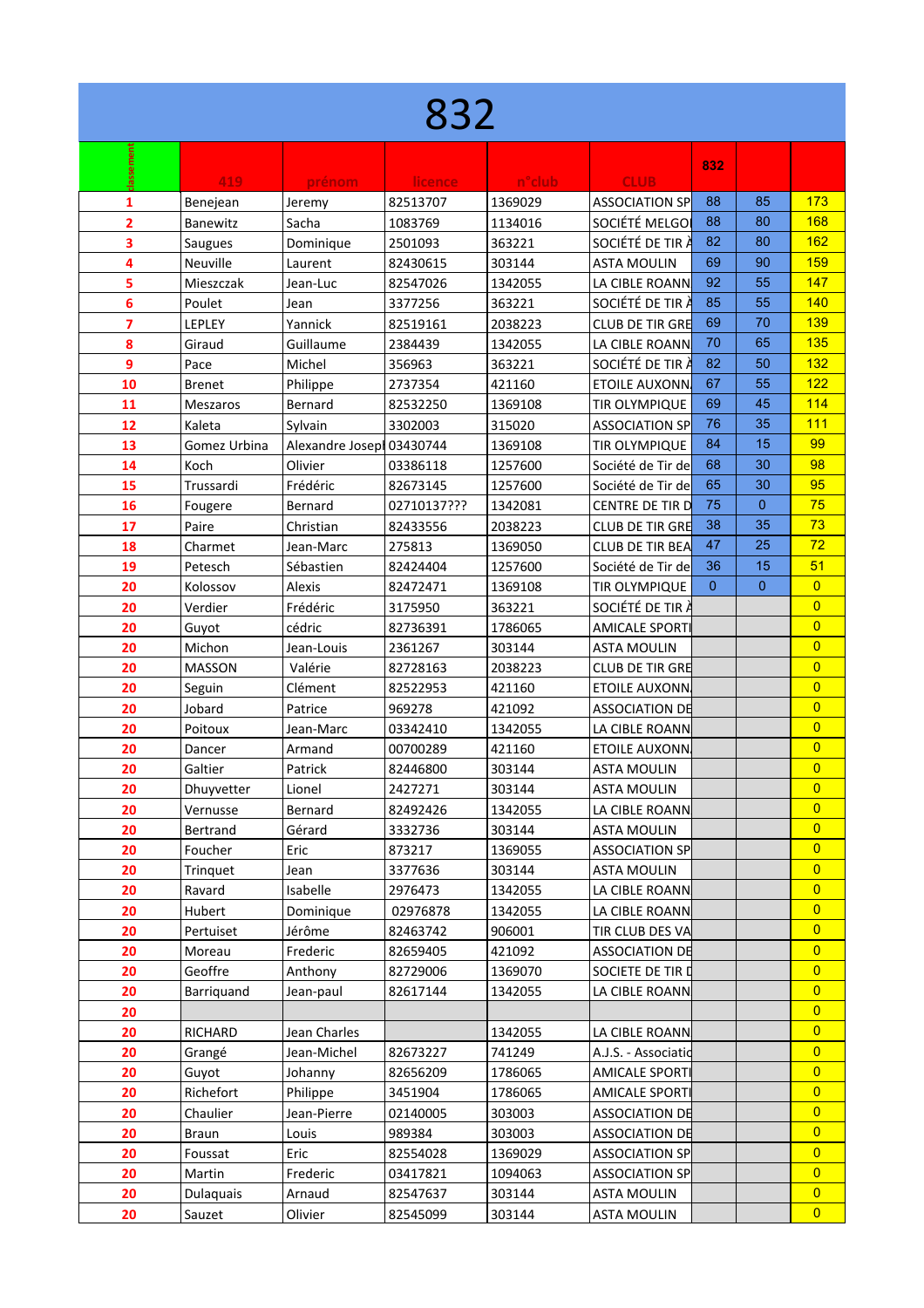| 20       | Thonier         | Mathias       | 2982153             | 303144             | <b>ASTA MOULIN</b>               | $\overline{0}$ |
|----------|-----------------|---------------|---------------------|--------------------|----------------------------------|----------------|
| 20       | Derré           | Jan-Marc      | 82645965            | 303144             | <b>ASTA MOULIN</b>               | $\overline{0}$ |
| 20       | Carteron        | Daniel        | 82483405            | 303144             | <b>ASTA MOULIN</b>               | $\overline{0}$ |
| 20       | Robert          | Jean-François | 3377634             | 303144             | <b>ASTA MOULIN</b>               | $\overline{0}$ |
| 20       | Bourgogne       | Roger         | 82510229            | 303144             | <b>ASTA MOULIN</b>               | $\overline{0}$ |
| 20       | Guillot         | Daniel        | 3412268             | 303144             | <b>ASTA MOULIN</b>               | $\overline{0}$ |
| 20       | Guillot         | Corentin      | 03477941            | 303144             | ASTA MOULIN                      | $\overline{0}$ |
| 20       | Guy             | <b>Bruce</b>  |                     | 303144             | <b>ASTA MOULIN</b>               | $\overline{0}$ |
| 20       | <b>MENANT</b>   | Hervé         | 03229718            | 1077845            | <b>CENTRE D'APPLIQ</b>           | $\overline{0}$ |
| 20       | Camus           | Patrick       | 1083119             | 1342081            | <b>CENTRE DE TIR DI</b>          | $\overline{0}$ |
| 20       | Seychal         | Aurelien      | 3185306             | 1342081            | CENTRE DE TIR D                  | $\overline{0}$ |
| 20       | Dietrich        | Thierry       | 82448464            | 1369158            | <b>CERCLE DES AMI</b>            | $\overline{0}$ |
| 20       | Carlotti        | Arnaud        | 3455912             | 1369050            | CLUB DE TIR BEA                  | $\overline{0}$ |
| 20       | Bernard         | Christophe    | 82432896            | 363260             | <b>CLUB DE TIR CAS</b>           | $\overline{0}$ |
| 20       | <b>Brugière</b> | Alain         | 2575978             | 363260             | <b>CLUB DE TIR CAS</b>           | $\overline{0}$ |
| 20       | Bonhur          | Noël          | 82472427            | 1369051            | CLUB DE TIR DE I                 | $\overline{0}$ |
| 20       | LAURAIN         | Denis         | 03283595            | 2038223            | CLUB DE TIR GRE                  | $\overline{0}$ |
| 20       | Revil-Baudart   | Nadia         | 82714843            | 2038223            | CLUB DE TIR GRE                  | $\overline{0}$ |
| 20       | Eveno           | Pierre        | 03117567            | 2038223            | CLUB DE TIR GRE                  | $\overline{0}$ |
| 20       | Illy            | Olivier       | 2791178             | 2038223            | CLUB DE TIR GRE                  | $\overline{0}$ |
| 20       | Steiner         | Violette      | 0630044275          | 1813033            | <b>CLUB DE TIR PRO</b>           | $\overline{0}$ |
| 20       | Caravia         | Jean-Pierre   | 829585              | 1813033            | CLUB DE TIR PRO                  | $\overline{0}$ |
| 20       | SCHACKMANN      | Rémi          | 02850548            | 421160             | <b>ETOILE AUXONN</b>             | $\overline{0}$ |
| 20       | Chauvelot       | Jérémie       | 3173177             | 421160             | <b>ETOILE AUXONN</b>             | $\overline{0}$ |
| 20       | Bach            | Michel        | 3462350             | 1342055            | LA CIBLE ROANN                   | $\overline{0}$ |
| 20       | Rolle           | Philippe      | 82707658            | 1342055            | LA CIBLE ROANN                   | $\overline{0}$ |
| 20       | Chaize          | Vincent       | 3218521             | 1342055            | LA CIBLE ROANN                   | $\overline{0}$ |
| 20       | Alvarez         | Franck        | 2882084             | 1342055            | LA CIBLE ROANN                   | $\overline{0}$ |
| 20       | Maillet         | Jean-Paul     | 82547017            | 1342055            | LA CIBLE ROANN                   | $\overline{0}$ |
| 20       | Gerentes        | Claude        | 2599548             | 1342055            | LA CIBLE ROANN                   | $\overline{0}$ |
|          | Guyon           | Loic          |                     |                    |                                  | $\overline{0}$ |
| 20<br>20 | Genaudy         | Martial       | 3476309<br>02916283 | 1342055<br>1342055 | LA CIBLE ROANN<br>LA CIBLE ROANN | $\overline{0}$ |
| 20       | Scheers         |               |                     |                    | LA CIBLE ROANN                   | $\overline{0}$ |
|          |                 | Jacky         | 82586125            | 1342055            |                                  | $\overline{0}$ |
| 20       | Chevalier       | Guy           | 82595487            | 1342055            | LA CIBLE ROANN                   | $\overline{0}$ |
| 20       | Dupuy           | Jean-Michel   | 82547015            | 1342055            | LA CIBLE ROANN                   | $\overline{0}$ |
| 20       | Briday          | Simon         | 82556342            | 1342055            | LA CIBLE ROANN                   | $\overline{0}$ |
| 20       | Burdin          | Patrick       | 00799246            | 1342055            | LA CIBLE ROANN                   | $\overline{0}$ |
| 20       | <b>MURA</b>     | Cécilia       | 82694195            | 1342055            | LA CIBLE ROANN                   | $\overline{0}$ |
| 20       | Murat           | Olivier       | 82424871            | 1342055            | LA CIBLE ROANN                   | $\overline{0}$ |
| 20       | Coupe           | Jean-Michel   | 03344542            | 1342055            | LA CIBLE ROANN                   |                |
| 20       | Gherardi        | Alain         | 02122508            | 1342055            | LA CIBLE ROANN                   | $\overline{0}$ |
| 20       | Perrier         | Michel        |                     | 1342055            | LA CIBLE ROANN                   | $\overline{0}$ |
| 20       | Gardet          | Jean-Paul     | 03111757            | 1342055            | LA CIBLE ROANN                   | $\overline{0}$ |
| 20       | MEI             | Nobert        |                     | 1342055            | LA CIBLE ROANN                   | $\overline{0}$ |
| 20       | Dufour          | Yves          | 82503222            | 1257013            | LA LIGNE DE MIR                  | $\overline{0}$ |
| 20       | Moudin          | Jackie        | 3233809             | 1342140            | LES ARQUEBUSIE                   | $\overline{0}$ |
| 20       | Michelet        | Walter        | 82601116            | 471125             | LES CHEVALIERS                   | $\overline{0}$ |
| 20       | Dureuil         | Patrice       | 82515971            | 471125             | LES CHEVALIERS                   | $\overline{0}$ |
| 20       | Chevalier       | Jean-Paul     | 807110              | 1369016            | LUGDUNUM TIR                     | $\overline{0}$ |
| 20       | Coste           | Jean-louis    | 377752              | 363221             | SOCIÉTÉ DE TIR À                 | $\overline{0}$ |
| 20       | Carretero       | Longino       | 82579691            | 363221             | SOCIÉTÉ DE TIR À                 | $\overline{0}$ |
| 20       | Jovin           | Hugues        | 3284744             | 363221             | SOCIÉTÉ DE TIR À                 | $\overline{0}$ |
| 20       | Salaun          | Hervé         | 82643315            | 363221             | SOCIÉTÉ DE TIR À                 | $\overline{0}$ |
| 20       | Tarrerias       | Rémi          | 82624253            | 363025             | SOCIÉTÉ DE TIR D                 | $\overline{0}$ |
| 20       | Ollier          | Martial       | 82723528            | 363025             | SOCIÉTÉ DE TIR D                 | $\overline{0}$ |
| 20       | <b>STEINER</b>  | Julien        | 82624745            | 1342127            | SOCIÉTÉ DE TIR D                 | $\overline{0}$ |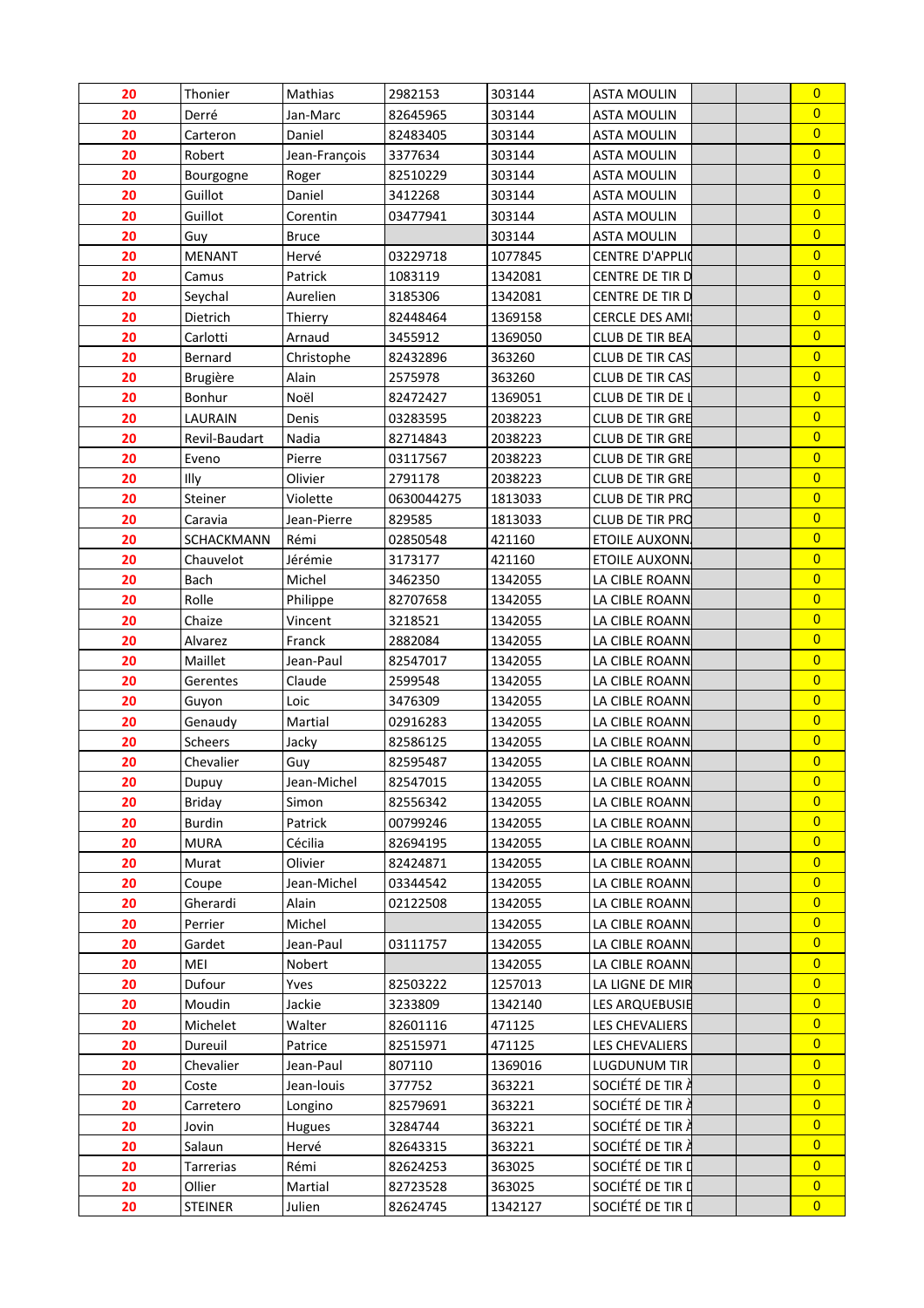| 20 | Vogel           | Rudy                     | 82470981 | 1342127 | SOCIÉTÉ DE TIR D        | $\overline{0}$ |  |
|----|-----------------|--------------------------|----------|---------|-------------------------|----------------|--|
| 20 | Vaucanson       | Hubert                   | 524997   | 1342100 | SOCIETE DE TIR D        | $\overline{0}$ |  |
| 20 | Mialon          | Hervé                    | 237888   | 1342100 | SOCIETE DE TIR D        | $\overline{0}$ |  |
| 20 | Villard         | <b>Bruno</b>             | 82540177 | 1369070 | SOCIETE DE TIR D        | $\overline{0}$ |  |
| 20 | Vittori         | Marc                     | 82425746 | 1369070 | SOCIETE DE TIR D        | $\overline{0}$ |  |
| 20 | Venet           | Laurent                  | 82649880 | 1369070 | SOCIETE DE TIR D        | $\overline{0}$ |  |
| 20 | Kopp            | Jean-Christophe 82687252 |          | 1369070 | SOCIETE DE TIR D        | $\overline{0}$ |  |
| 20 | <b>KOPP</b>     | Marine                   | 82713017 | 1369070 | SOCIETE DE TIR D        | $\overline{0}$ |  |
| 20 | Debarbouille    | Luc                      | 82478678 | 1369070 | SOCIETE DE TIR D        | $\overline{0}$ |  |
| 20 | Charton         | Olivier                  | 03465822 | 471128  | SOCIÉTÉ DE TIR D        | $\overline{0}$ |  |
| 20 | Pognant         | Mickael                  | 3158000  | 471128  | SOCIÉTÉ DE TIR D        | $\overline{0}$ |  |
| 20 | Emonard         | Robert                   | 3122000  | 471128  | SOCIÉTÉ DE TIR D        | $\overline{0}$ |  |
| 20 | Lejeune         | Pierre                   | 1090149  | 471128  | SOCIÉTÉ DE TIR D        | $\overline{0}$ |  |
| 20 | Quillard        | Jean-jacques             | 82481000 | 471128  | SOCIÉTÉ DE TIR D        | $\overline{0}$ |  |
| 20 | Rage            | Bruno                    | 82431842 | 471128  | SOCIÉTÉ DE TIR D        | $\overline{0}$ |  |
| 20 | Caney           | Quentin                  | 82548797 | 471128  | SOCIÉTÉ DE TIR D        | $\overline{0}$ |  |
| 20 | Duvauchel       | Jean-Sébastien           | 2865105  | 471128  | SOCIÉTÉ DE TIR D        | $\overline{0}$ |  |
| 20 | Guenard         | Julien                   | 3376054  | 471128  | SOCIÉTÉ DE TIR D        | $\overline{0}$ |  |
| 20 | Bonhomme        | Gilles                   | 2868103  | 471140  | SOCIÉTÉ DE TIR L        | $\overline{0}$ |  |
|    |                 |                          | 2371297  |         | SOCIÉTÉ DE TIR S        | $\overline{0}$ |  |
| 20 | Trambouze       | Eric                     |          | 1369144 |                         | $\overline{0}$ |  |
| 20 | Guegan          | Erick                    | 82498310 | 1716136 | SOCIÉTÉ DE TIR S        | $\overline{0}$ |  |
| 20 | <b>BOUCHARD</b> | Eric                     | 3261408  | 1369135 | SOCIETE TARARIE         | $\overline{0}$ |  |
| 20 | Dutertre        | Emilien                  | 2979698  | 1369135 | <b>SOCIETE TARARIE</b>  |                |  |
| 20 | RAMASSAMY       | Olivier                  | 82630939 | 1369135 | <b>SOCIETE TARARIE</b>  | $\overline{0}$ |  |
| 20 | <b>Brot</b>     | Daniel                   | 3315929  | 1342009 | <b>TIR ANDREZIEUX</b>   | $\overline{0}$ |  |
| 20 | Hube            | Edmond                   | 344470   | 1342009 | <b>TIR ANDREZIEUX</b>   | $\overline{0}$ |  |
| 20 | Depeyre         | Eric                     | 82573795 | 2038035 | TIR CIBLE MONT/         | $\overline{0}$ |  |
| 20 | Bonavaron       | Bernard                  | 2505730  | 1342124 | TIR DE L'OBSERV.        | $\overline{0}$ |  |
| 20 | Dodos           | Sebastien                | 03117620 | 1369108 | TIR OLYMPIQUE           | $\overline{0}$ |  |
| 20 | Maton           | Amandine                 | 03430747 | 1369108 | TIR OLYMPIQUE           | $\overline{0}$ |  |
| 20 | Drobniak        | Philippe                 | 82546058 | 1369108 | TIR OLYMPIQUE           | $\overline{0}$ |  |
| 20 | Viola           | Alain                    | 27435371 | 1369108 | TIR OLYMPIQUE           | $\overline{0}$ |  |
| 20 | Couzinou        | Lucie                    | 82546537 | 1369108 | TIR OLYMPIQUE           | $\overline{0}$ |  |
| 20 | Nguyen          | Duy-Son                  | 3346974  | 1369108 | TIR OLYMPIQUE           | $\overline{0}$ |  |
| 20 | Jardin          | Christophe               | 2976309  | 1369108 | TIR OLYMPIQUE           | $\mathsf{U}$   |  |
| 20 | Prevost         | Jean                     | 82522581 | 2026003 | <b>TIR SPORTIF BEA</b>  | $\overline{0}$ |  |
| 20 | Quesada         | Michaël                  | 82588263 | 2026003 | <b>TIR SPORTIF BEA</b>  | $\overline{0}$ |  |
| 20 | Wisniewski      | Eric                     | #REF!    | 1884268 | TIR SPORTIF PERT        | $\overline{0}$ |  |
| 20 | Henrique        | Julien                   | 3382466  | 363259  | <b>TIR SPORTIF RIOR</b> | $\overline{0}$ |  |
| 20 | Thiery          | Thibaut                  | 3462332  | 810335  | <b>TIR SPORTIF TRO</b>  | $\overline{0}$ |  |
| 20 | Grisard         | Maurice                  | 03263402 | 2026215 | U.G.A.P. Section        | $\overline{0}$ |  |
| 20 | Mallet          | Lionel-Armand            | 2595397  | 1813137 | VITROLLES SPOR          | $\overline{0}$ |  |
| 20 |                 |                          |          |         |                         | $\overline{0}$ |  |
| 20 |                 |                          |          |         |                         | $\overline{0}$ |  |
| 20 |                 |                          |          |         |                         | $\overline{0}$ |  |
| 20 |                 |                          |          |         |                         | $\overline{0}$ |  |
| 20 |                 |                          |          |         |                         | $\overline{0}$ |  |
| 20 |                 |                          |          |         |                         | $\overline{0}$ |  |
| 20 |                 |                          |          |         |                         | $\overline{0}$ |  |
| 20 |                 |                          |          |         |                         | $\overline{0}$ |  |
| 20 |                 |                          |          |         |                         | $\overline{0}$ |  |
| 20 |                 |                          |          |         |                         | $\overline{0}$ |  |
| 20 |                 |                          |          |         |                         | $\overline{0}$ |  |
| 20 |                 |                          |          |         |                         | $\overline{0}$ |  |
| 20 |                 |                          |          |         |                         | $\overline{0}$ |  |
| 20 |                 |                          |          |         |                         | $\overline{0}$ |  |
|    |                 |                          |          |         |                         |                |  |